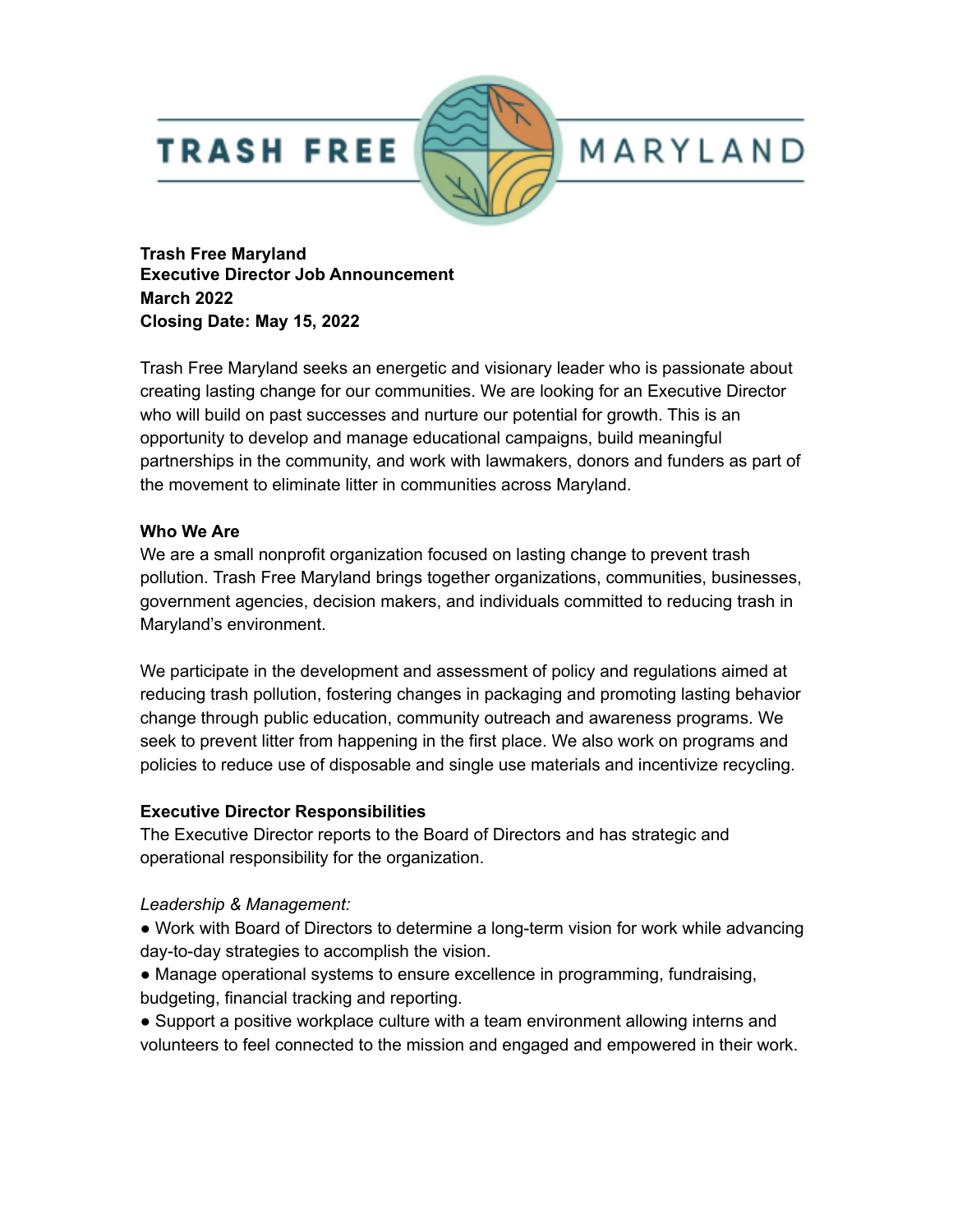#### *Fundraising:*

● Ensure financial viability of the organization with Board assistance.

● Ensure mix of funding from grants, private donors, corporate sponsorships and other revenue streams.

#### *Communication:*

● Develop brand communications to ensure alignment with messaging strategies.

● Deepen and refine all aspects of communications from web presence and social media, to external relations to create a stronger brand.

• Serve as spokesperson for Trash Free Maryland.

#### *Programming:*

● Advocate for new and innovative litter reduction policies with media, communities, elected officials, businesses, researchers, educators and students and other stakeholders in the region.

● Design, implement and advocate for programs that have potential for success as models for state, regional and national replication.

● Coordinate public policy positions with Board of Directors and work closely with partners to shape legislation,strategic responses, and recommendations on public policy issues.

#### **Requirements include:**

- Bachelor's Degree
- 5 years of experience.

• Leadership in legislative campaigns, lobbying, grassroots advocacy and/or media work to support policy change.

● Social marketing or public relations experience with the ability to engage a wide range of stakeholders.

- Strong writing, presentation and facilitation skills.
- Action-oriented and adaptive approach to business planning.
- Demonstrated ability to collaborate effectively with diverse groups of people, build relationships, and lead coalitions.
- Integrity, positive attitude, mission-driven and ability to self-direct.

#### **Preferred requirements include:**

- Familiarity with Maryland environmental laws related to solid waste and trash.
- Maryland legislative experience.
- Experience developing and operationalizing strategies to advance an organization or campaign.
- Fundraising experience.
- Experience working with the media and organizing successful media events.

● Experience creating and executing public awareness and community outreach campaigns.